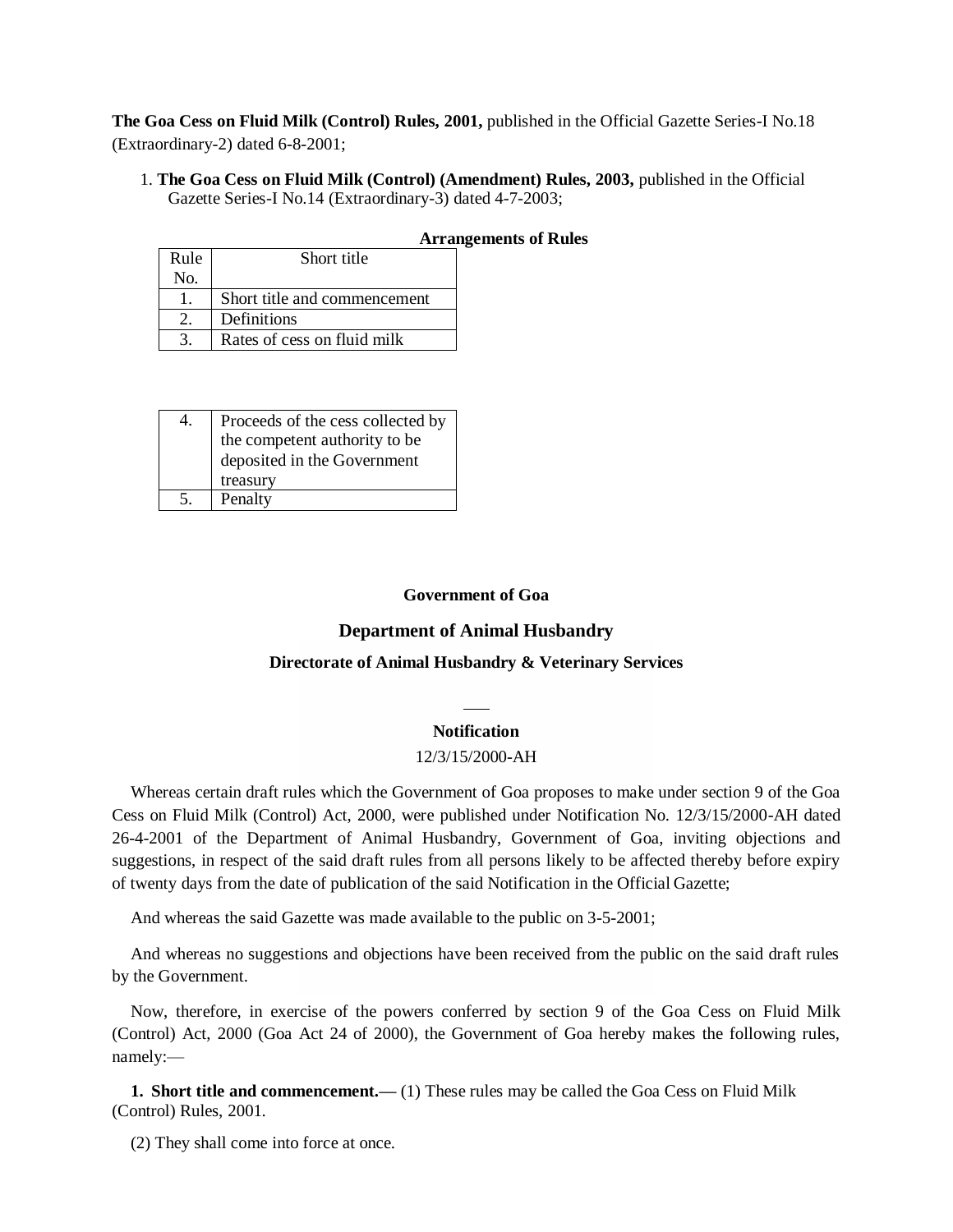- **2. Definitions.—** In these rules, unless the context otherwise requires,—
	- (a) "Act" means the Goa Cess on Fluid Milk (Control) Act, 2000 (Goa Act No. 24 of 2000);
	- (b) "Certificate" means a certificate issued under these rules;
	- (c) "Cess" means any cess or fees leviable under the provisions of the Act;
	- (d) "Form" means a form appended to these rules;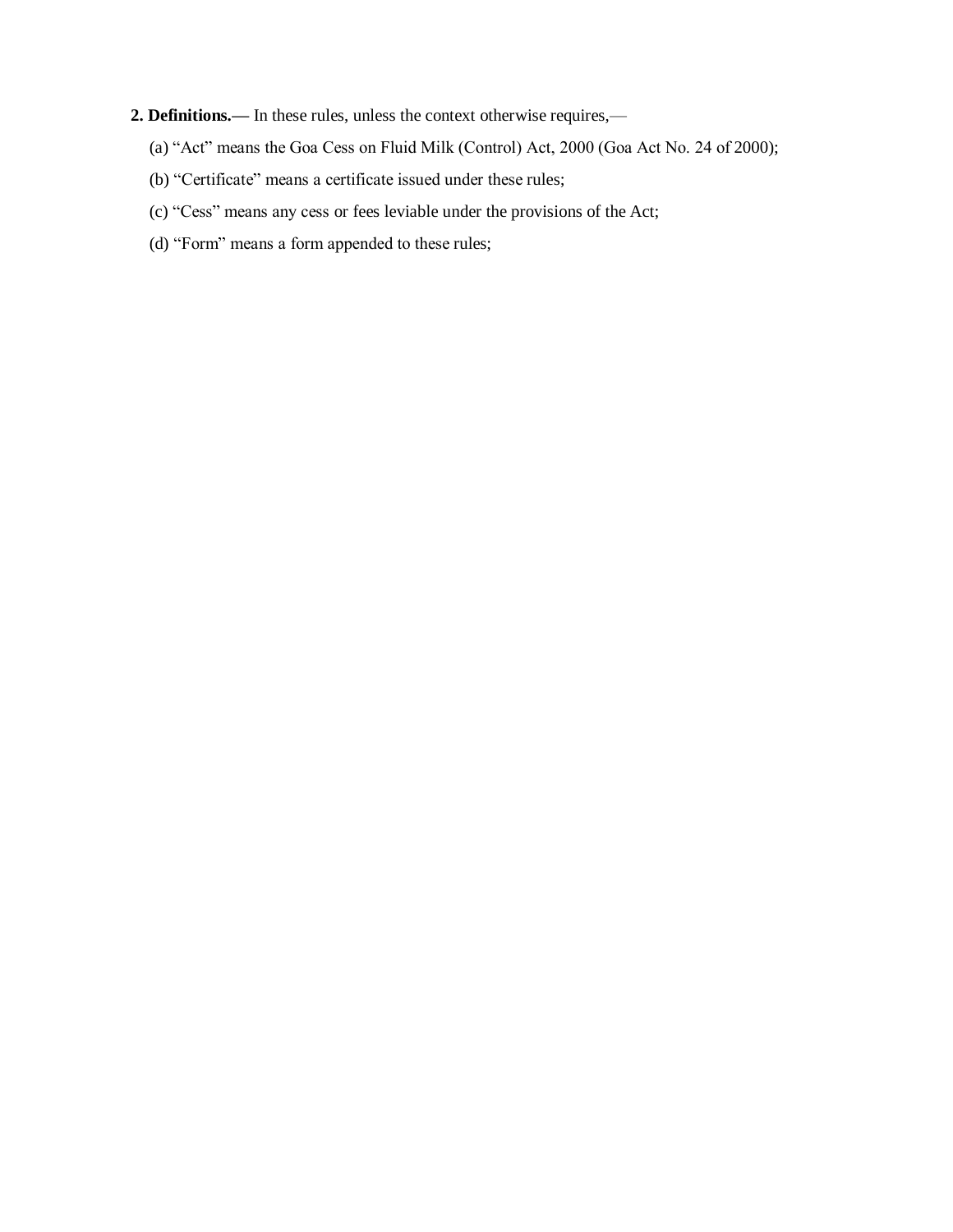(e) "Government treasury" means any taluka treasury in the State of Goa or subtreasury in the State of Goa, Reserve Bank of India, or branch of the State bank of India or its Subsidiary situated in the area in which the dealer concerned has his place of business or the head office if the business is carried at more than one place in the State of Goa;

(f) "Section" means the section of the Act;

(g) words and expressions used in these rules but not defined shall have the same meaning as respectively assigned to them in the Act.

**3. Rates of cess on fluid milk.— <sup>1</sup>**["(1) There shall be levied and collected a cess at the rate of fifteen paise per every litre of fluid milk meant for sale within the State of Goa by any organization or individual, in any form or in any packing";]

(2) The competent authority shall assess the quantity of fluid milk  $2 \int$ . Such quantity of fluid milk shall be assessed by volume.

(3) The cess amount shall be collected in advance on the first and sixteenth day of every calendar month.

(4) The certificate to sell milk and receipt of payment of cess shall be issued by the competent authority in Form-I and II hereto respectively.

**4. Proceeds of the cess collected by the competent authority to be deposited in the Government treasury.—** The proceeds of the cess collected by the competent authority shall be immediately credited into the Government treasury by challan in quadruplicate in Form III hereto.

**5. Penalty.—** Whoever fails to pay the cess in terms of rule 3 above shall be liable for penalty of Rs. 500/- or ten times the cess payable, whichever is more.

#### FORM - I

### [*See* rule 3(4)]

Certificate No.

M/s...................................................................................................................................... address ……………………………………………………………………………………...................................... is hereby granted permission to sell fluid milk as described below from …….............. to …………………..

Standard of milk

 $<sup>1</sup>$  Substituted by Amendment Rules-2003, published in the O. G., Series I No. 14 (Extraordinary No. 3) dated 4-7-2003. Original provisions</sup> read as follows :- (1) A cess at the rate of 15 paise per every litre shall be levied on the fluid milk brought into the State of Goa meant for sale by *any organization or individual, in bulk or in packets, sachets, tetra packs, cans etc.*

<sup>2</sup> The words " entering in the State of Goa " omitted by Amendment Rules 2003., published in the O. G., Series I No. 14 (Extraordinary No. 3) dated 4-7-2003.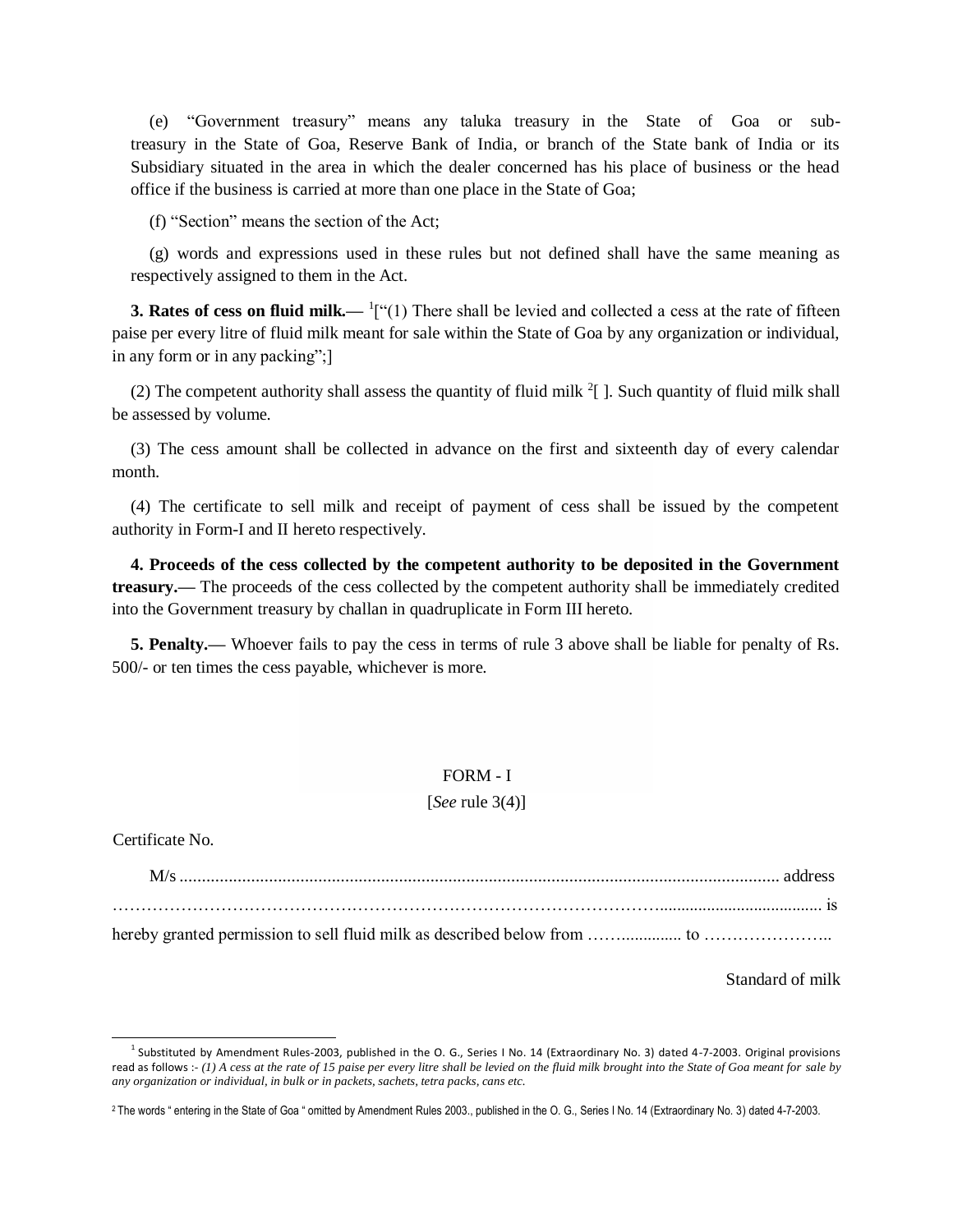……………………………………………… ……………………………………………… ………………………………………………

This Certificate will be revoked if there is breach of any rules or it was obtained by misrepresentation.

**Competent Authority**

Dated: …………………….

# FORM - II

[*See* rule 3(4)]

**Competent Authority**

Place:

Date:

FORM - III **CHALLAN**

*(See* rule 4)

Head of Account……………………………………

Sub-Head …………………………………………...

Challan of cess paid to the Treasury/Sub-Treasury/State Bank of India/Reserve Bank of India.